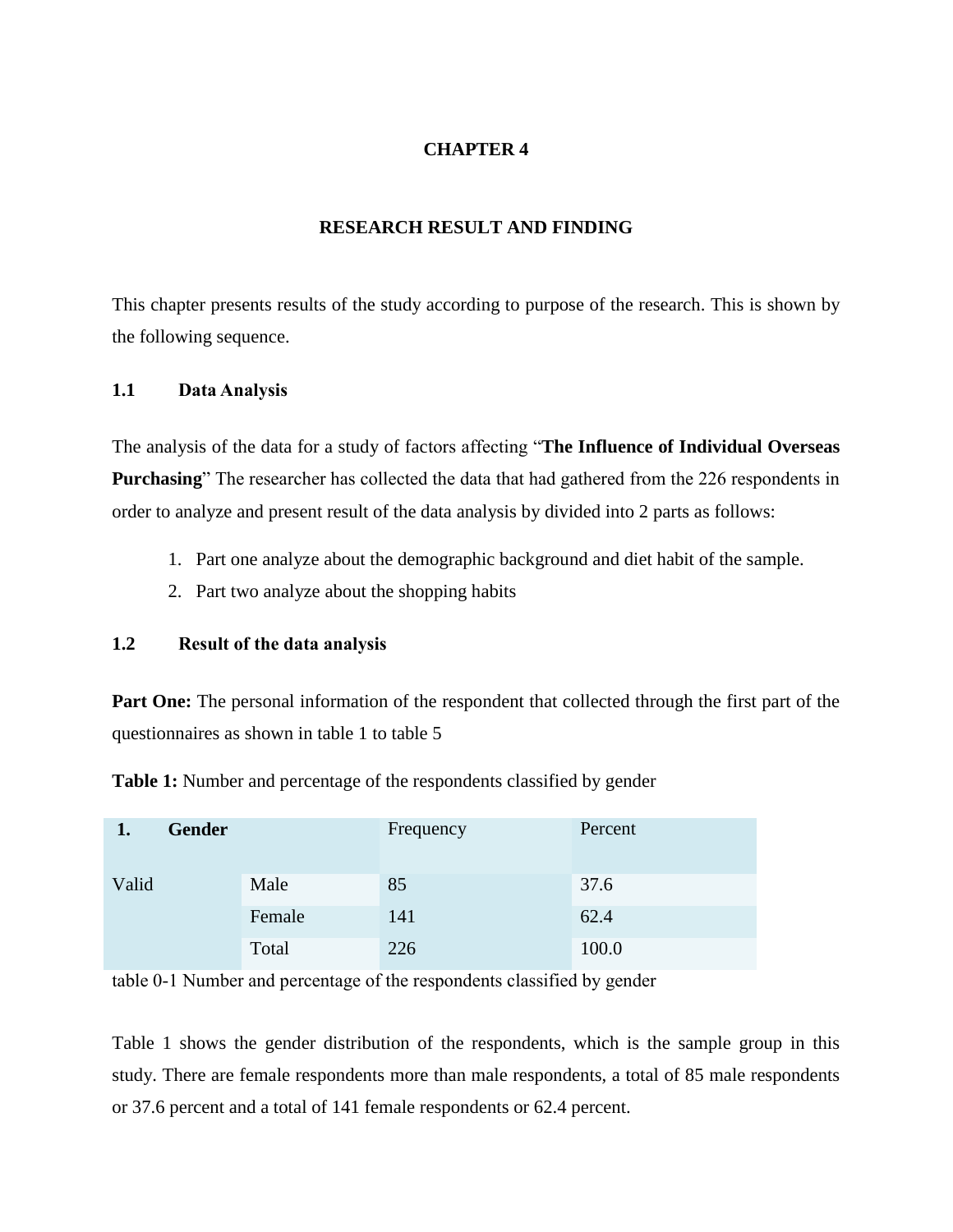

**Table 2:** Number and percentage of the respondents classified by age

table 0-2 Number and percentage of the respondents classified by age

Table 2 shows the age distribution of the respondents. The age between 16 and 25 are the majority, which are 144 persons or 63.7% of the total respondents. The age 26~30 are the second largest group that has 64 persons or percentage of 28.3. The third one are age group 31~40 that has 16 persons in the percentage of 7.1%. And the last group are age 41~50, which has only 2 persons by 0.9% of the total respondents participated in the survey.

**Table 3**: Number and percentage of the respondents classified by monthly income (after taxation)

| <b>3. Monthly Income (after taxation)</b> |                  | Frequency | Percent |
|-------------------------------------------|------------------|-----------|---------|
| Valid                                     | <b>NO INCOME</b> | 50        | 22.1    |
|                                           | $1000 - 2000$    | 23        | 10.2    |
|                                           | (included) Yuan  |           |         |
|                                           | $2000 - 3000$    | 51        | 22.6    |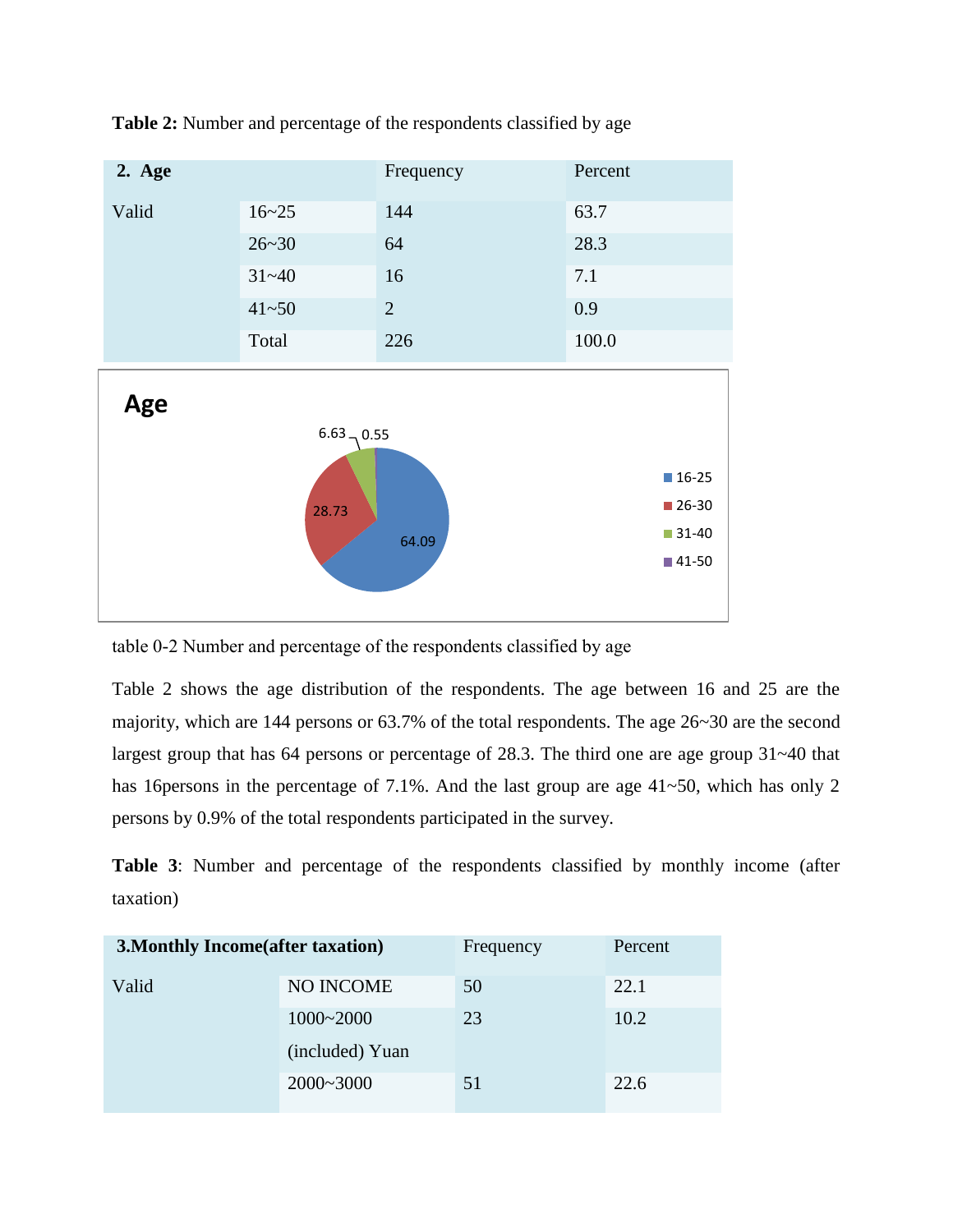

table 0-3 Number and percentage of the respondents classified by monthly income (after taxation)

Table 3 shows the monthly income distribution of the respondents. After taxation, 50 or 22.1% respondents get no income per month, 23 persons at the percentage of 10.2 get a monthly income of 1000~2000 (included) Yuan, and between 2000 and 3000 Yuan there are 51 respondents, 20.8% of all while there are 102 respondents at the percentage of 45.1% can get income over 3000 Yuan per month.

**Table 4**: Have you ever shopping overseas

| 4. Ever shopping overseas |            | Frequency | Percent |
|---------------------------|------------|-----------|---------|
| Valid                     | <b>YES</b> | 158       | 69.9    |
|                           | NO         | 68        | 30.1    |
|                           | Total      | 226       | 100.0   |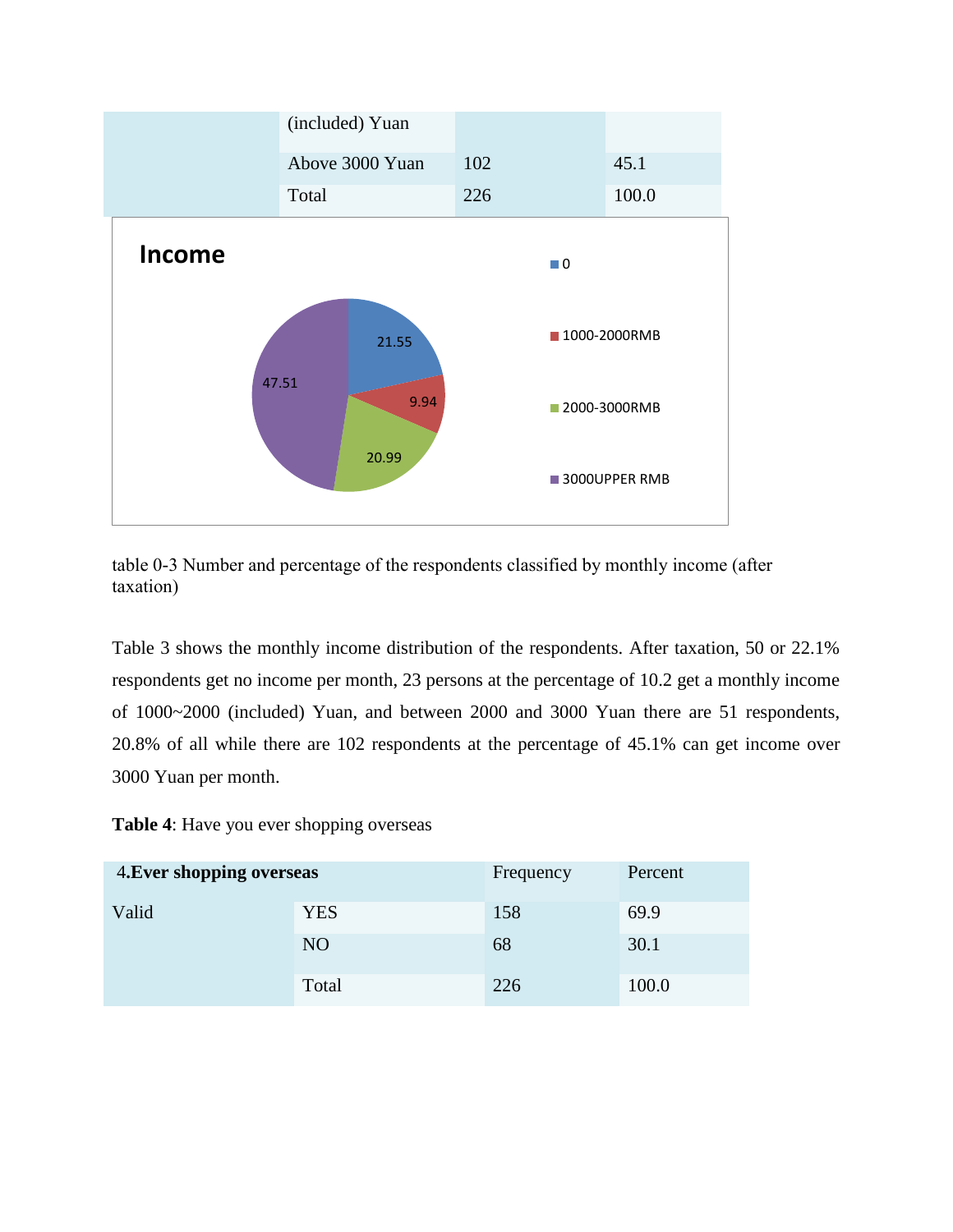

table 0-4 The number of shopping overseas before

Table 4 shows the number which have ever shopping overseas, data shows there is 158 candidates or 69.9 percent have been shopped overseas already, and 68 of 226 candidates or 30.1percent have ever not shopped overseas.



61.88

**1000-2000RMB** 2000UPPER RMB

**Table 5**: Average shopping amount

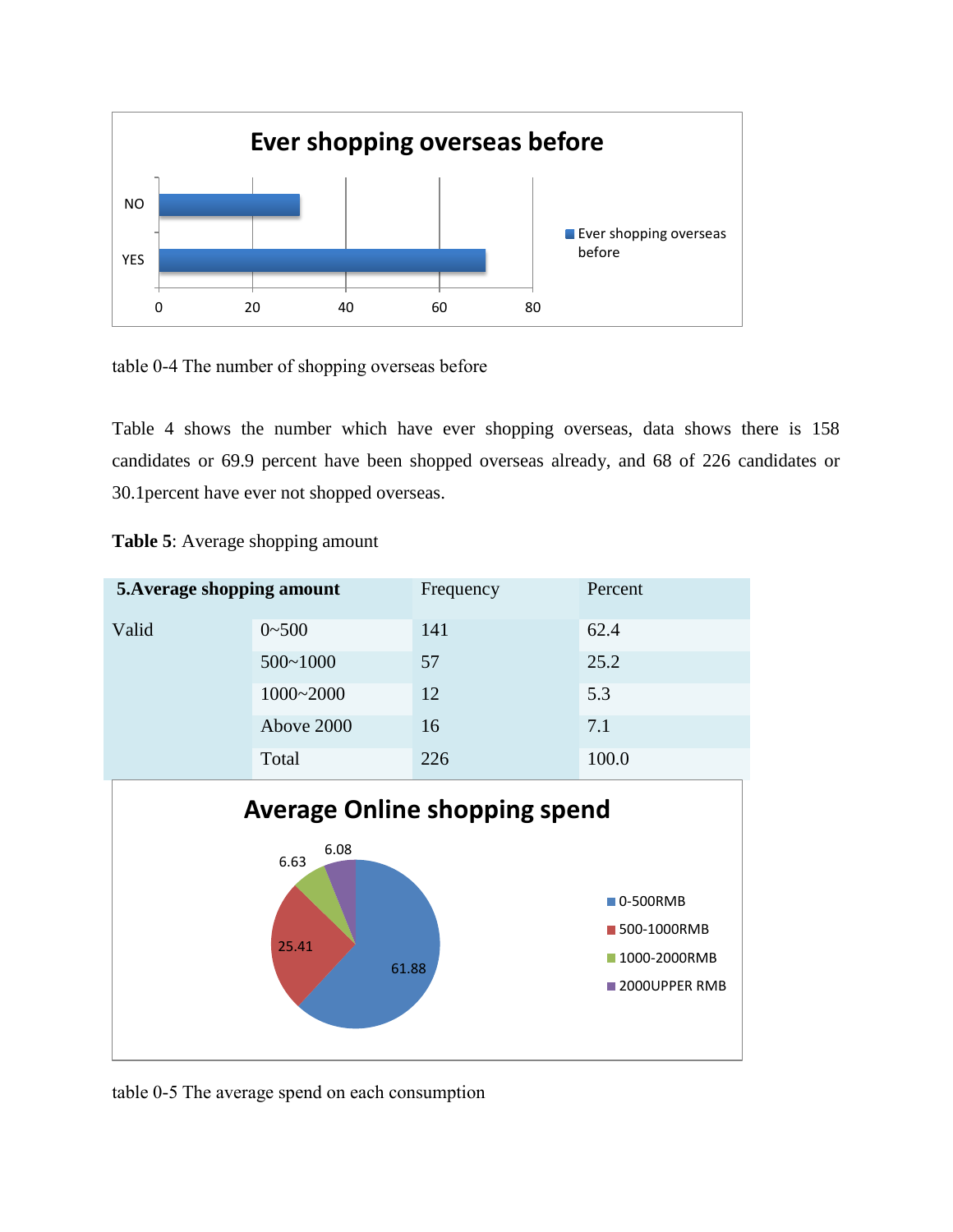Table 5 shows the average shopping amount for each purchasing, the majority is spend  $0\nu$ -500 which has 141 respondents or 62.4%, the second is spend 500~1000 for each purchase with 57 respondents or 25.2 percent, the least is spend 1000~2000 with 12 respondents or 5.3%, and there are 16 respondents spend above 2000 each time with 7.1 percent.

**Part two** The result of the analysis about the shopping habits that collected through the second part of the questionnaires as shown in table 13 to table 23



**Table 6**: channels of purchasing overseas (MULTIPLE CHOOSE)

table 0-6 The channels of purchasing overseas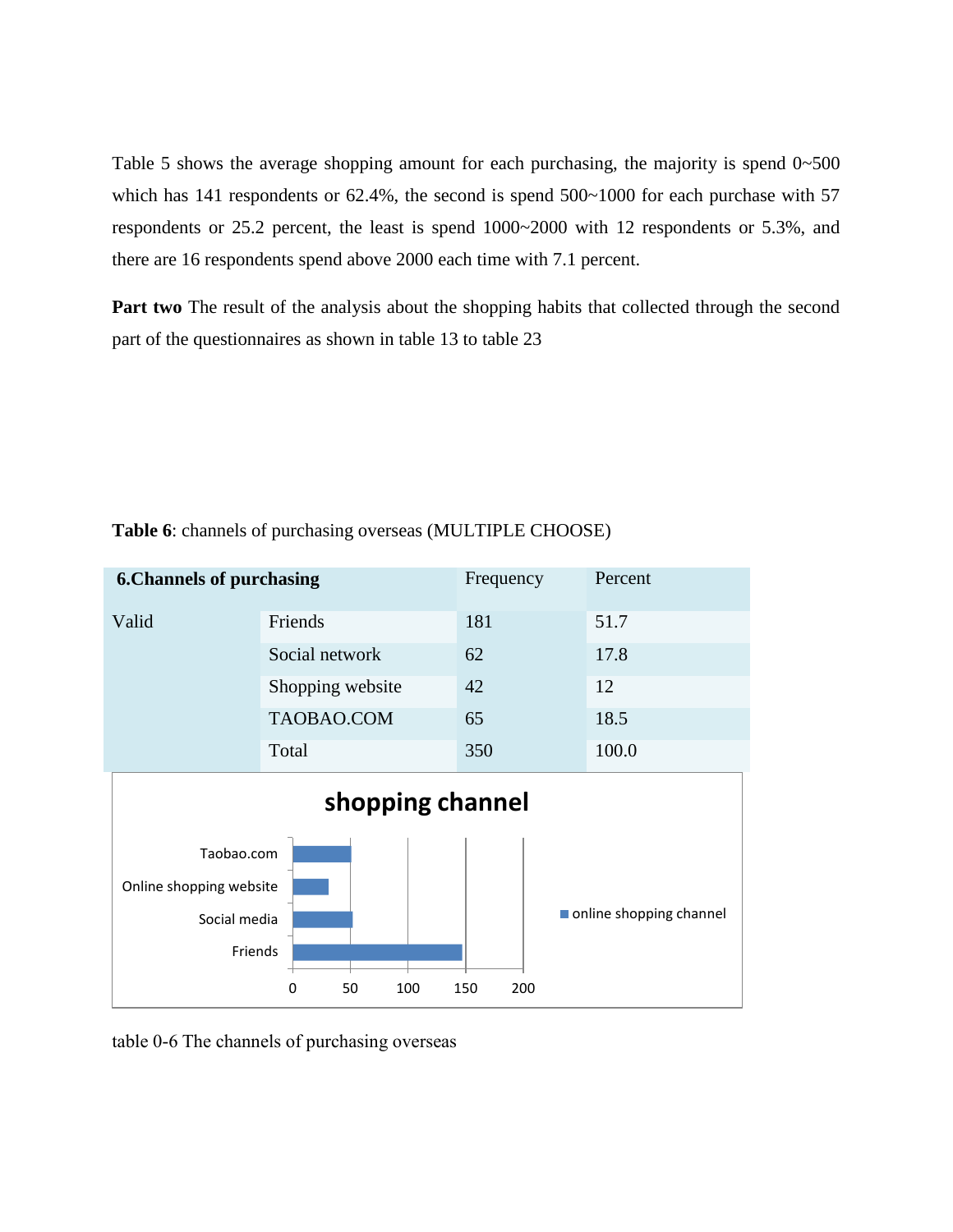Table 6 shows the channel for purchasing, according to the data, there are 181 respondents choose friends which is majority with 51.7percent, and 62 respondents or 17.8 percent choose social network for shopping, 42 respondents or 12 percent shopping on websites, and 65 respondents with 18.5 percent respondents choose TAOBAO.COM.

**Table 7**: The reason why you purchase overseas (MULTIPLE CHOOSE)

| 7. The reason you purchase overseas |                              | Frequency | Percent |
|-------------------------------------|------------------------------|-----------|---------|
| Valid                               | Diversification brand select | 101       | 44.7    |
|                                     | Diversification style select | 88        | 38.9    |
|                                     | Lower price                  | 129       | 57.1    |
|                                     | Better quality               | 124       | 54.3    |
|                                     | Total                        | 442       | 195     |



table 0-7 The reason to choose overseas purechasing

Table 7 shows the reason why respondents choose purchase oversea, the majority is 129 respondents choose lower price with 57.1 percent, the second large is better quality with 124 respondents or 54.3 percent. Diversification brand select get 101 respondents with 44.7 percent, the last one is diversification style select which has 88 respondents or 38.9 percent.

**Table 8**: The benefits of overseas purchasing (MULTIPLE CHOOSE)

| 8. The benefits of overseas purchasing | Frequency | Percent |
|----------------------------------------|-----------|---------|
| Valid Know more brands                 | 62        | 27.4    |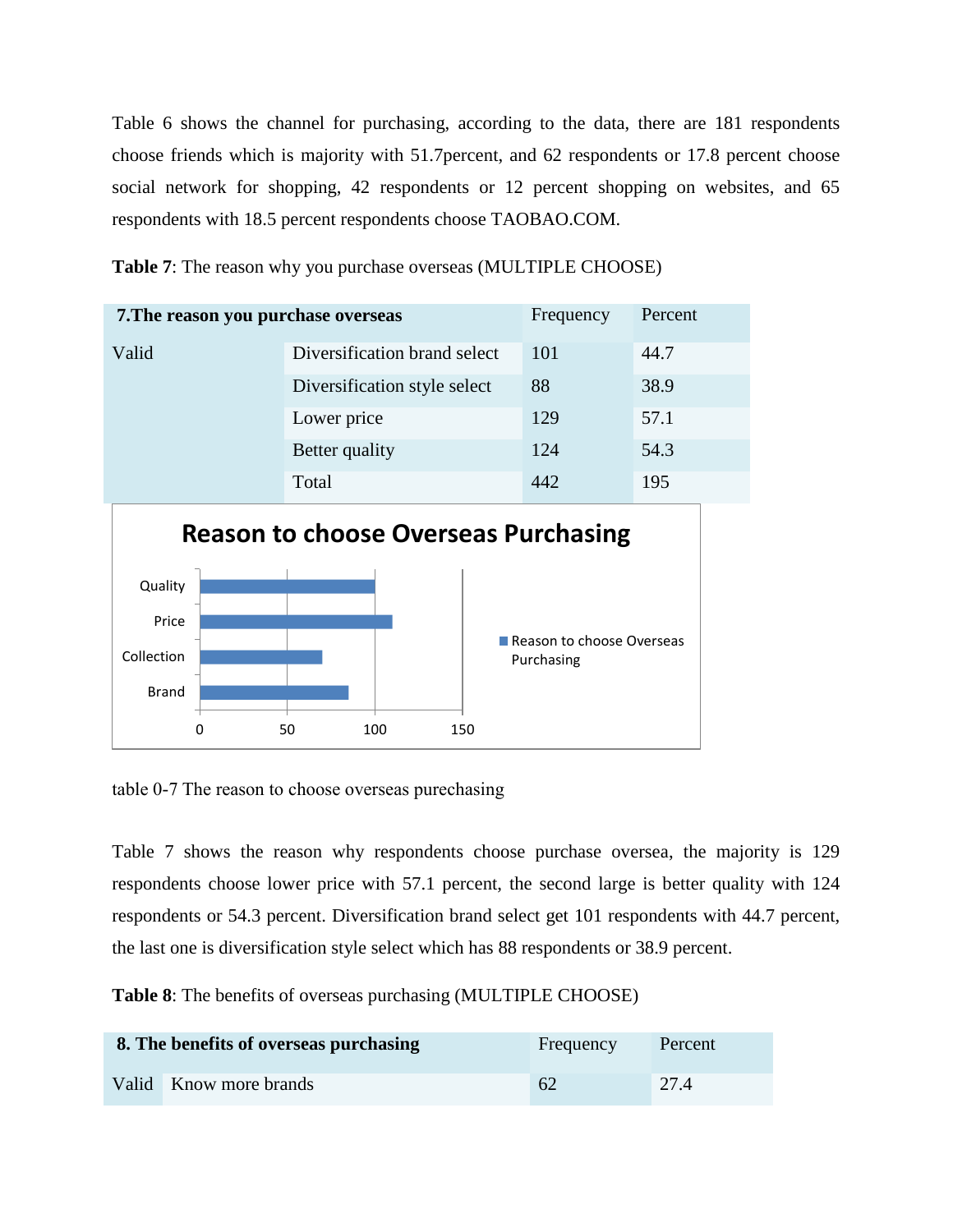| Get more friends                     | 24  | 10.6 |
|--------------------------------------|-----|------|
| Get special goods                    | 148 | 65.5 |
| Get better goods with the same price | 142 | 62.8 |
| Buy luxury goods with lower price    | 94  | 41.6 |
| 41                                   | 32  | 14.1 |
| Total                                | 502 | 222  |



table 0-8 The benefit of overseas purchasing

Table 8 shows The benefits of overseas purchasing of the respondents. 148 respondents think purchase oversea could get special goods with 65.5 percent. 142 respondents or 62.8 percent think shopping overseas could get better goods with the same price, the third large factor is 94 respondents or 41.6 percent think they could buy luxury goods with the lower price than domestic. And 62 respondents or 27.4 percent think know more brands is also benefit. Improve the level of consumption has 14.1 percent or 32 respondents choose. The last one is 24 respondents or 10.6 percent think purchasing overseas could get more friends.

**Table 9**: Disadvantages of overseas purchasing (MULTIPLE CHOOSE)

|       | 9. Disadvantages of overseas purchasing | Frequency | Percent |
|-------|-----------------------------------------|-----------|---------|
| Valid | Long logistic time                      | 142       | 62.8    |
|       | Custom risk                             | 75.       | 33.2    |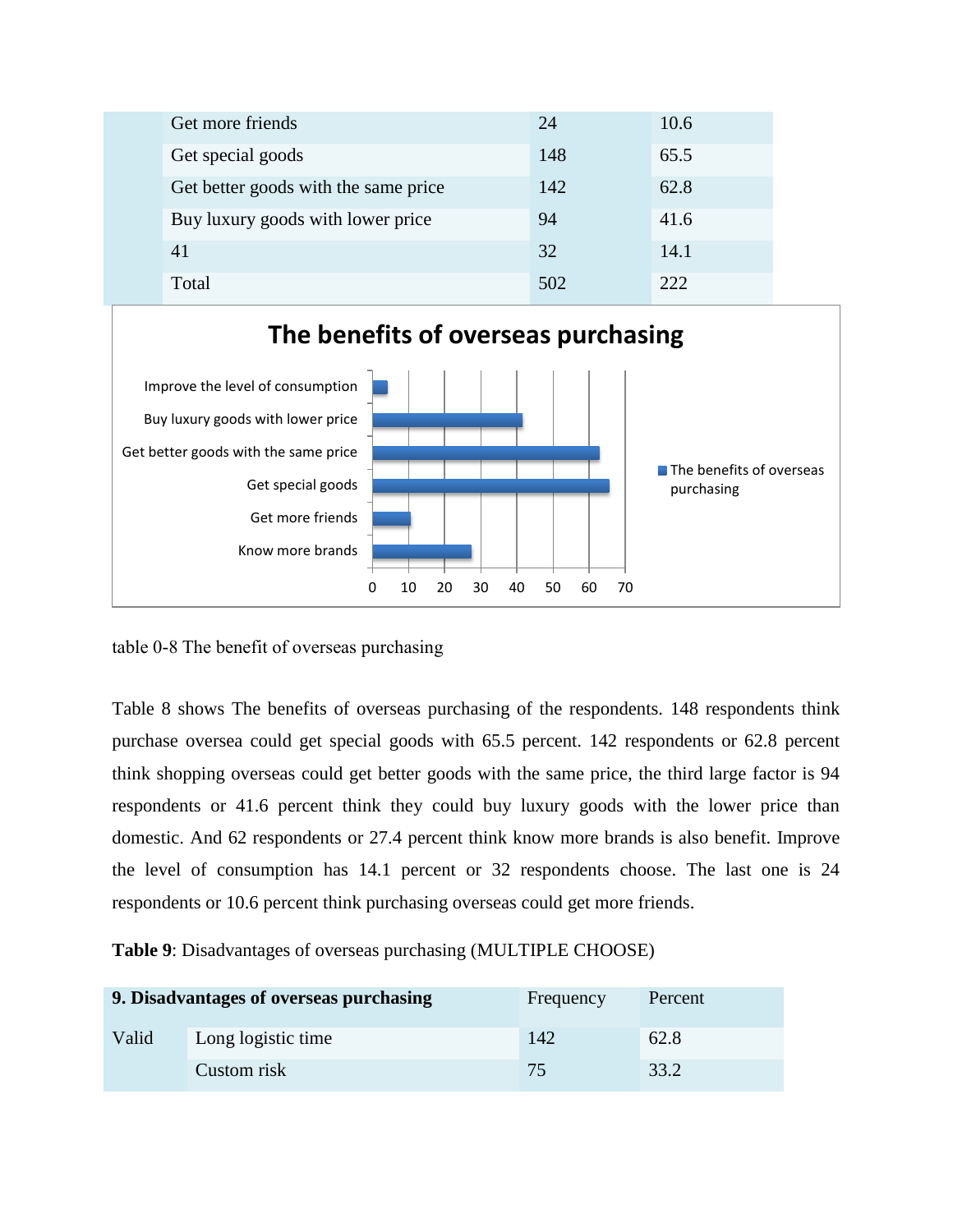| False trading risk       | 88  | 38.9 |
|--------------------------|-----|------|
| Trouble for return goods | 151 | 66.8 |
| Fakes goods risk         | 132 | 58.4 |
| High risk consumption    | 78  | 34.5 |
| Total                    | 666 | 295  |



table 0-9 The disadvantages of overseas purchasing

Table 9 shows that, 142 respondents or 62.8 percent candidates think the logistic time too long, and 33.2 percent or 75 respondents worried about custom risk. 88 respondents or 38.9 percent think risk of false trading is a disadvantage. There is 66.8 percent or 151 respondents think there will be trouble if the goods need return. Another 58.4 percent or 132 respondents worried about the fake goods. 34.5 percent or 78 respondents think overseas purchasing is high risk consumption.

**Table 10**: Product categories (MULTIPLE CHOOSE)

|       | 10. Product categories  | Frequency | Percent |
|-------|-------------------------|-----------|---------|
| Valid | Health products         | 46        | 20.4    |
|       | Luxury goods            | 63        | 27.9    |
|       | <b>Fashion</b> products | 105       | 46.5    |
|       | Electronic products     | 71        | 31.4    |
|       | Jewelry                 | 10        | 4.4     |
|       | Food                    | 44        | 19.5    |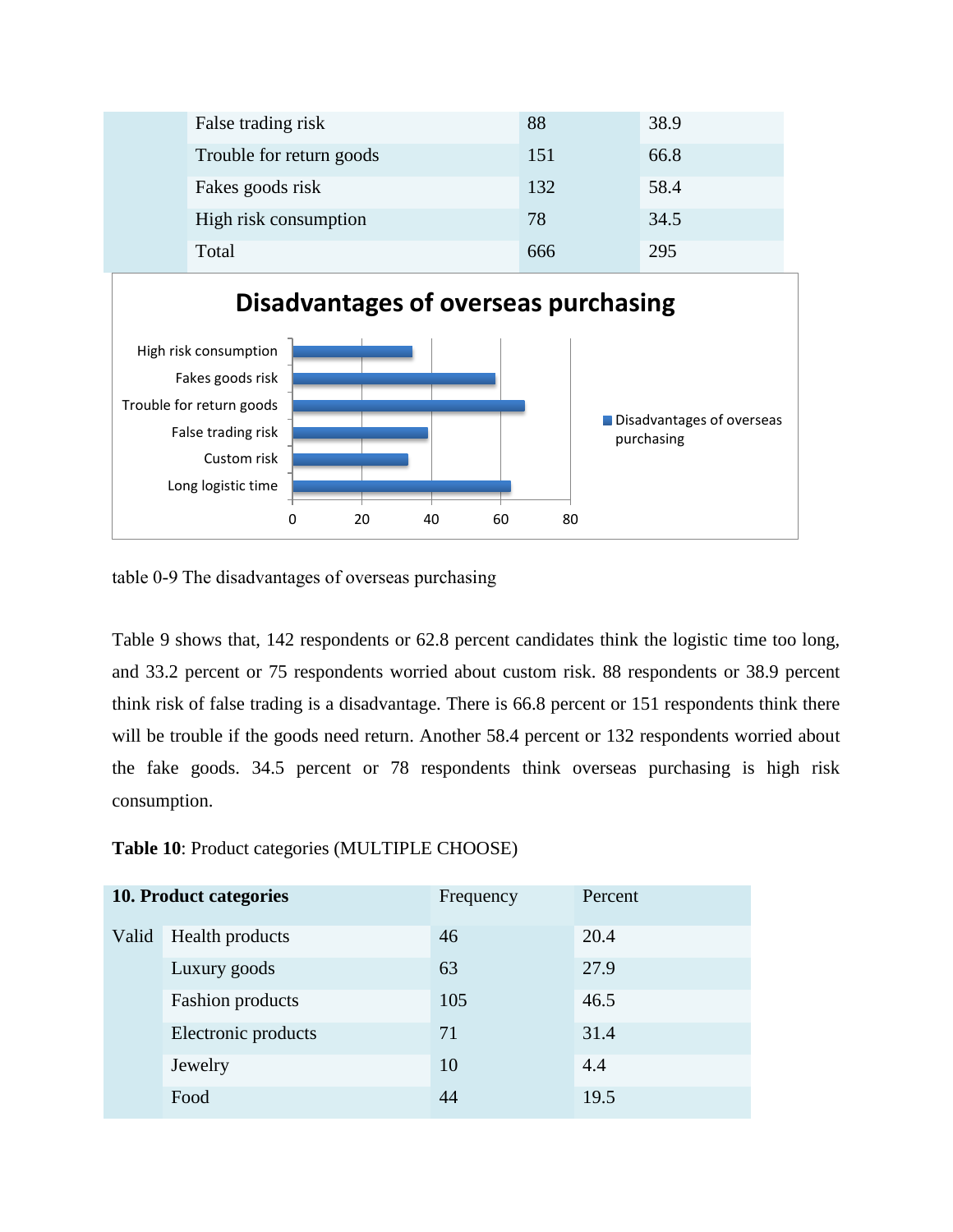

table 0-10 The products customers choose to buy

Table 10 shows that, respondents choose majority on make up products which has 142 respondents or 62.9 percent, the second large is fashion products which has 105 respondents or 46.5 percent, electronic products get 71 respondents or 31.4 percent, luxury goods chosen by 63 respondents or 27.9 percent, health goods get 20.4 percent or 46 respondents, the last one is food chosen by 44 respondents or 19.5 percent.

| Table 11: Consumption trend |  |  |
|-----------------------------|--|--|
|-----------------------------|--|--|

| 11. Consumption trend   | Frequency | Percent |
|-------------------------|-----------|---------|
| Valid Domestic shopping | 167       | 73.9    |
| Overseas purchasing     | 59        | 26.1    |
| Total                   | 226       | 100     |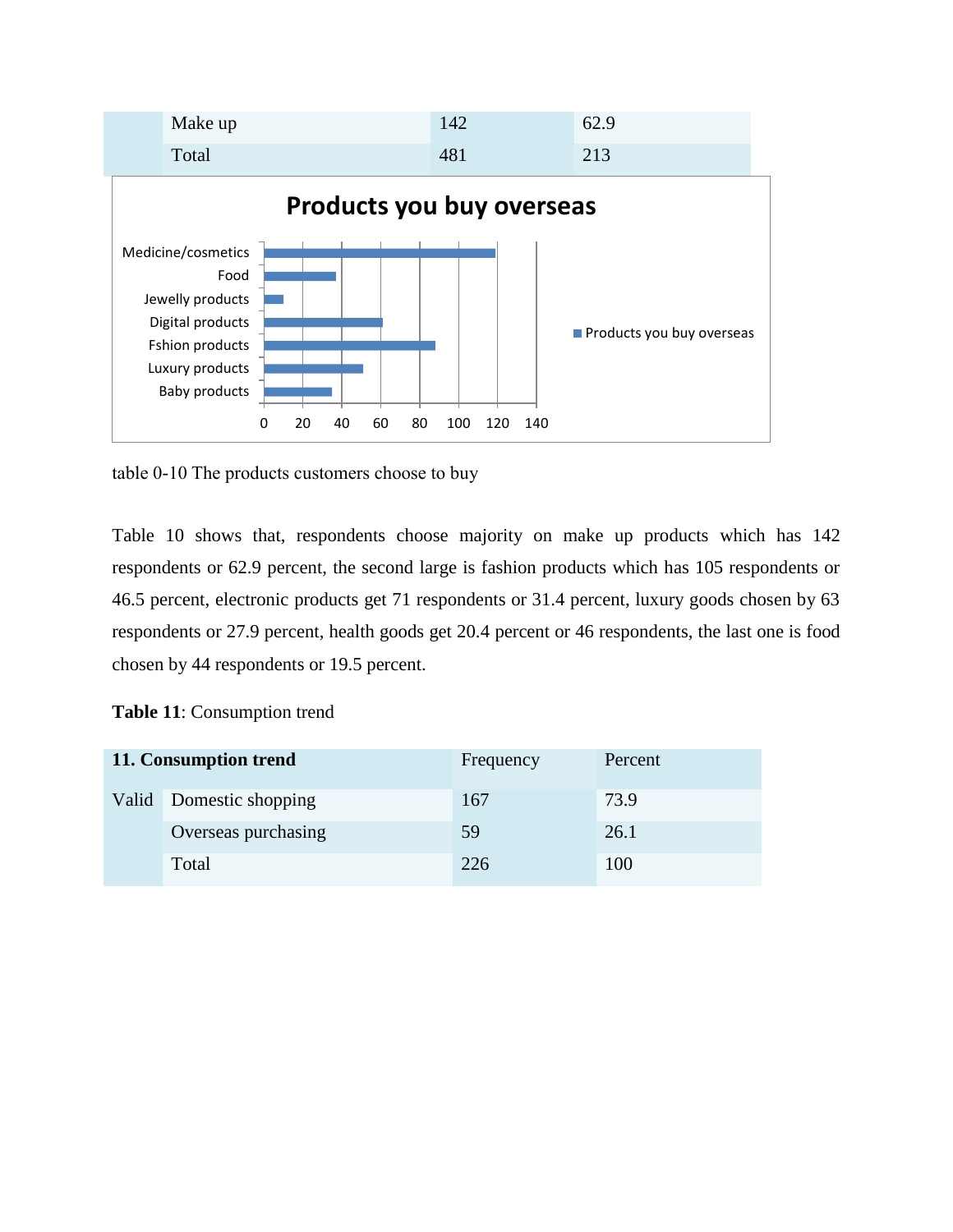

table 0-11 The consumption trend

Table 11 shows that 73.9 percent or 167 respondents prefer shopping domestic and 59 respondents or 26.1 percent choose overseas purchasing.

| <b>Table 12:</b> Choice between domestic and overseas with the same product |
|-----------------------------------------------------------------------------|
|-----------------------------------------------------------------------------|

| 12. Choice between domestic and overseas with the                                                            |                     | Frequency | Percent |  |
|--------------------------------------------------------------------------------------------------------------|---------------------|-----------|---------|--|
|                                                                                                              | same product        |           |         |  |
| Valid                                                                                                        | Domestic shopping   | 149       | 65.9    |  |
|                                                                                                              | Overseas purchasing | 77        | 34.1    |  |
|                                                                                                              | Total               | 226       | 100     |  |
| <b>Choice between domestic and overseas</b><br>with the same product                                         |                     |           |         |  |
| overseas purchasing<br>Choice between domestic and<br>overseas with the same<br>domestic shopping<br>product |                     |           |         |  |

table 0-12 Choice between domestic and overseas with the same product

0 20 40 60 80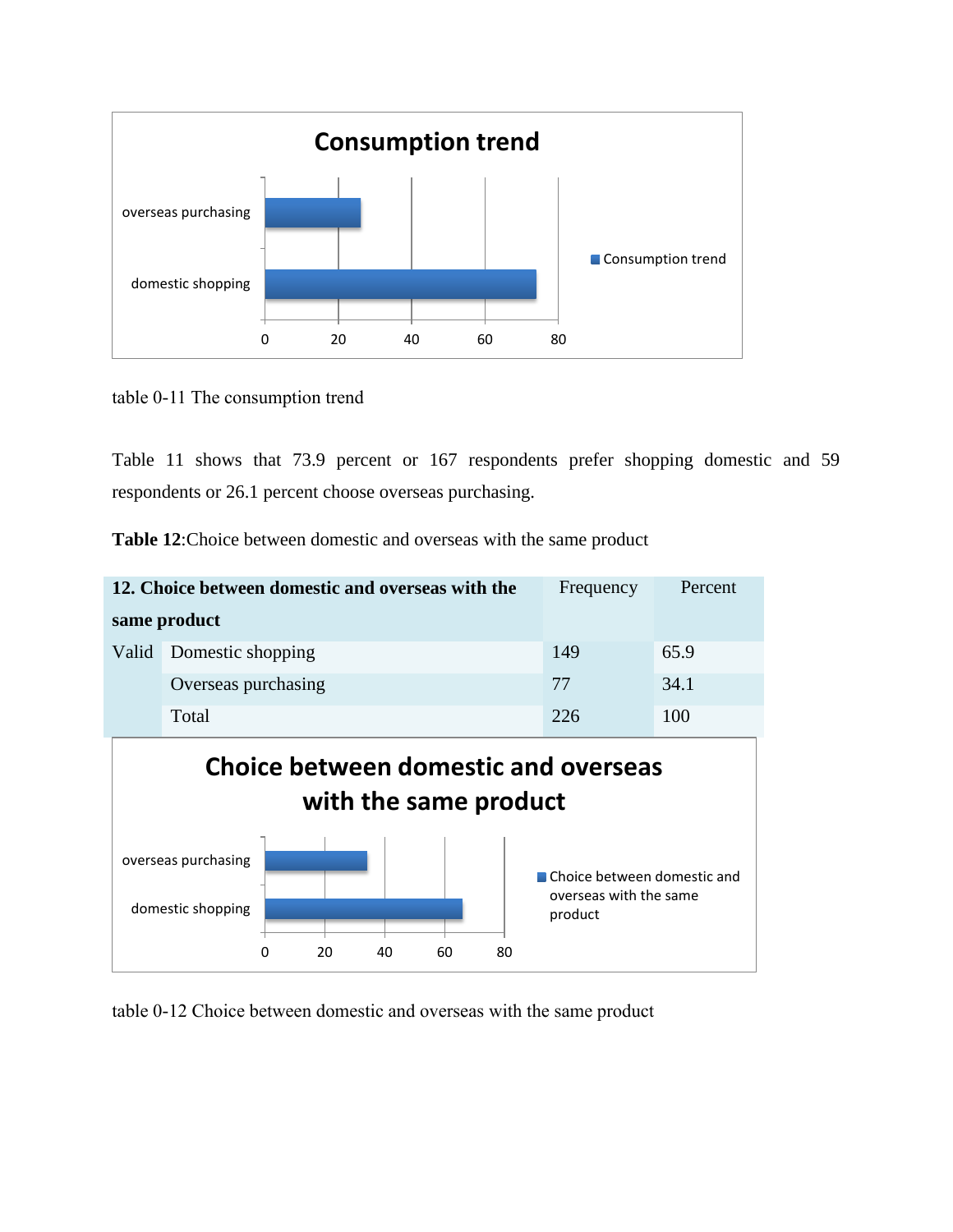Table 12 shows that the choice between overseas and domestic with the same product, 149 respondents or 65.9 percent choose the domestic shopping and 77 respondent or 34.1 percent prefer overseas shopping.



|       | 13. The credibility of the first transaction | Frequency | Percent |
|-------|----------------------------------------------|-----------|---------|
| Valid | None                                         | 19        | 8.4     |
|       | 50%                                          | 201       | 88.9    |
|       | Totally                                      | 6         | 2.7     |
|       | Total                                        | 226       | 100     |



table 0-13 The credibility of the first transaction

Table 13 shows that the majority 201 respondents or 88.9 percent think 50% credibility of the first transaction, 19 respondents or 8.4 percent think there is no credibility of the first transaction, and only 6 respondents or 2.7 percent think they could totally trust.

| <b>Table 14:</b> The attitude of false trading |  |
|------------------------------------------------|--|
|------------------------------------------------|--|

|       | 14. The attitude of false trading                   | Frequency | Percent |
|-------|-----------------------------------------------------|-----------|---------|
| Valid | Regard as experience, next time would change seller | 158       | 69.9    |
|       | Never trust oversea purchasing anymore              | 23        | 10.1    |
|       | Never mind                                          | 45        | 19.0    |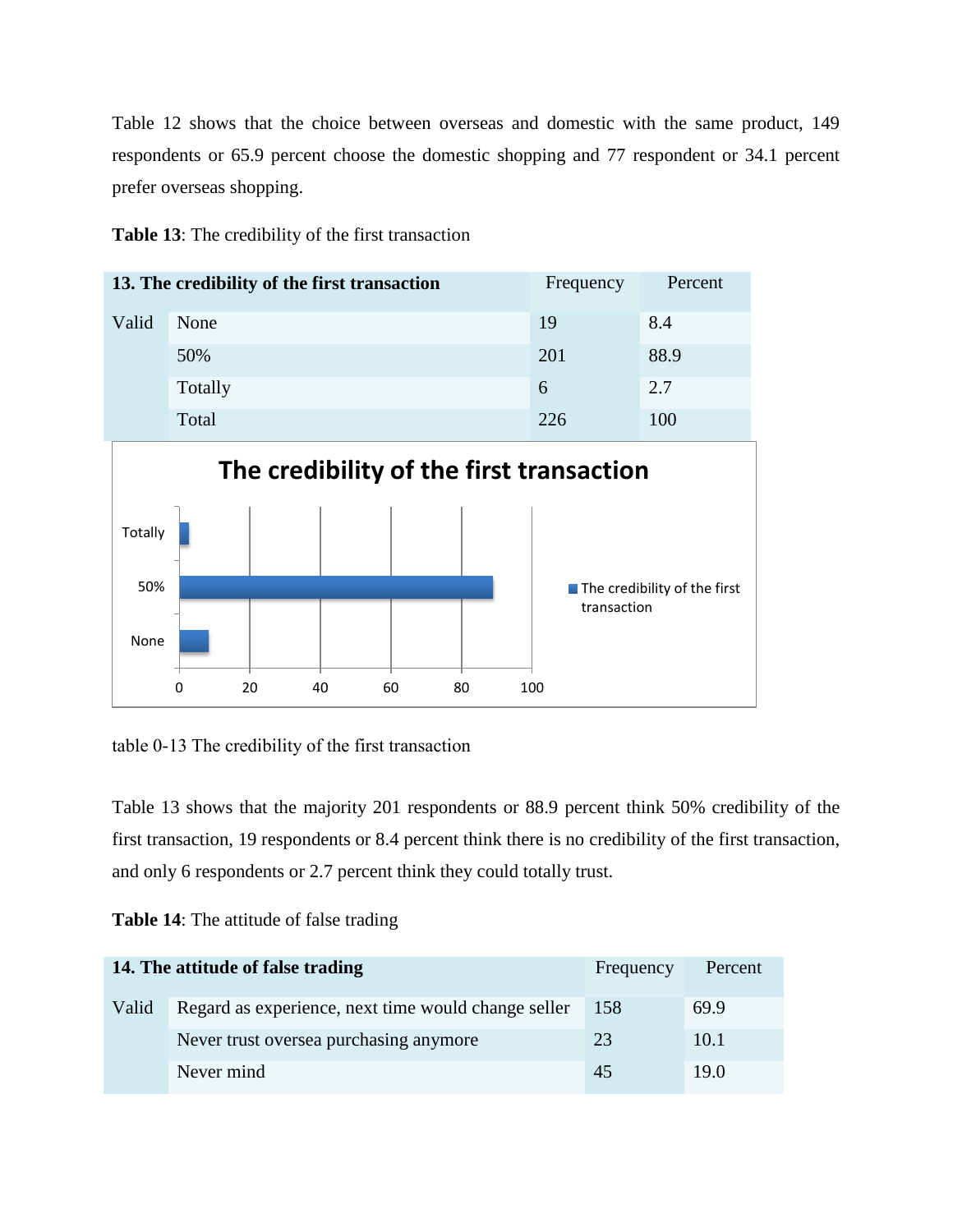

table 0-14 The attitude of false trading

Table 14 shows that 158 respondents or 69.9 percent would regard false trading as experience and would change seller next time. And 23 respondents or 10.1 percent would never trust overseas purchasing any longer, 45 respondents or 19 percent thought never mind.

# **Table 15**: **Do you have many friends shopping overseas**

|       | 15. Do you have many friends shopping overseas | Frequency | Percent |
|-------|------------------------------------------------|-----------|---------|
| Valid | Many                                           | 158       | 69.9    |
|       | <b>Never</b>                                   | 23        | 10.1    |
|       | Not much                                       | 45        | 19.0    |
|       | Total                                          | 226       | 100     |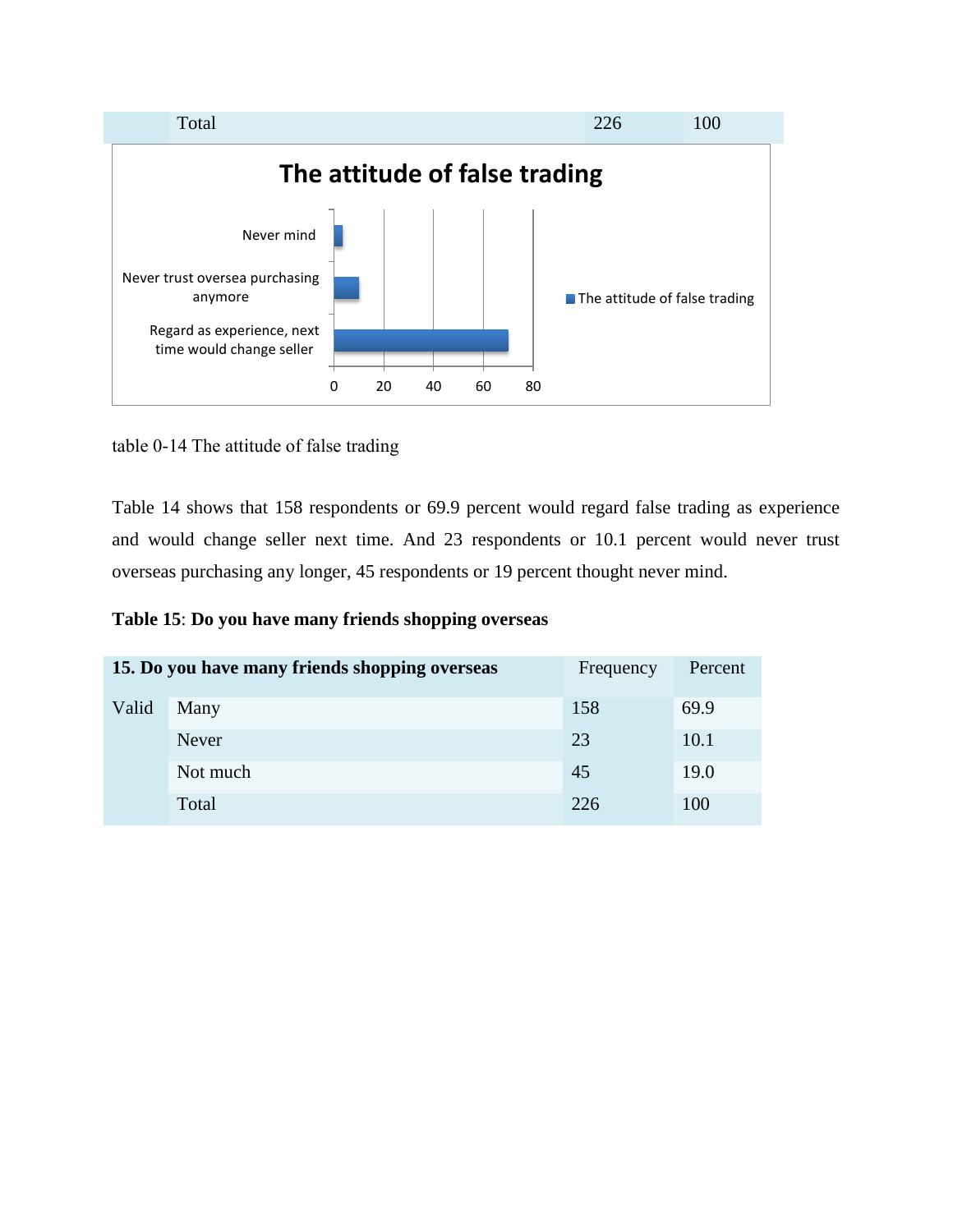

table 0-15 The number of the shopping overseas around respondents

Table 15 shows that, 158 respondents or 69.9 percent have many friends shopping overseas which is majority. 23 respondents or 10.1 percent never have friends shopping overseas. 45 respondents or 19.9 percent have not many friends purchasing oversea.

**Table 16**: Purchasing overseas makes your life more convenience or not

| 16. Purchasing overseas makes your life more |                    | Frequency | Percent |
|----------------------------------------------|--------------------|-----------|---------|
|                                              | convenience or not |           |         |
| Valid                                        | <b>YES</b>         | 191       | 84.5    |
|                                              | NO.                | 35        | 15.5    |
|                                              | Total              | 226       | 100     |